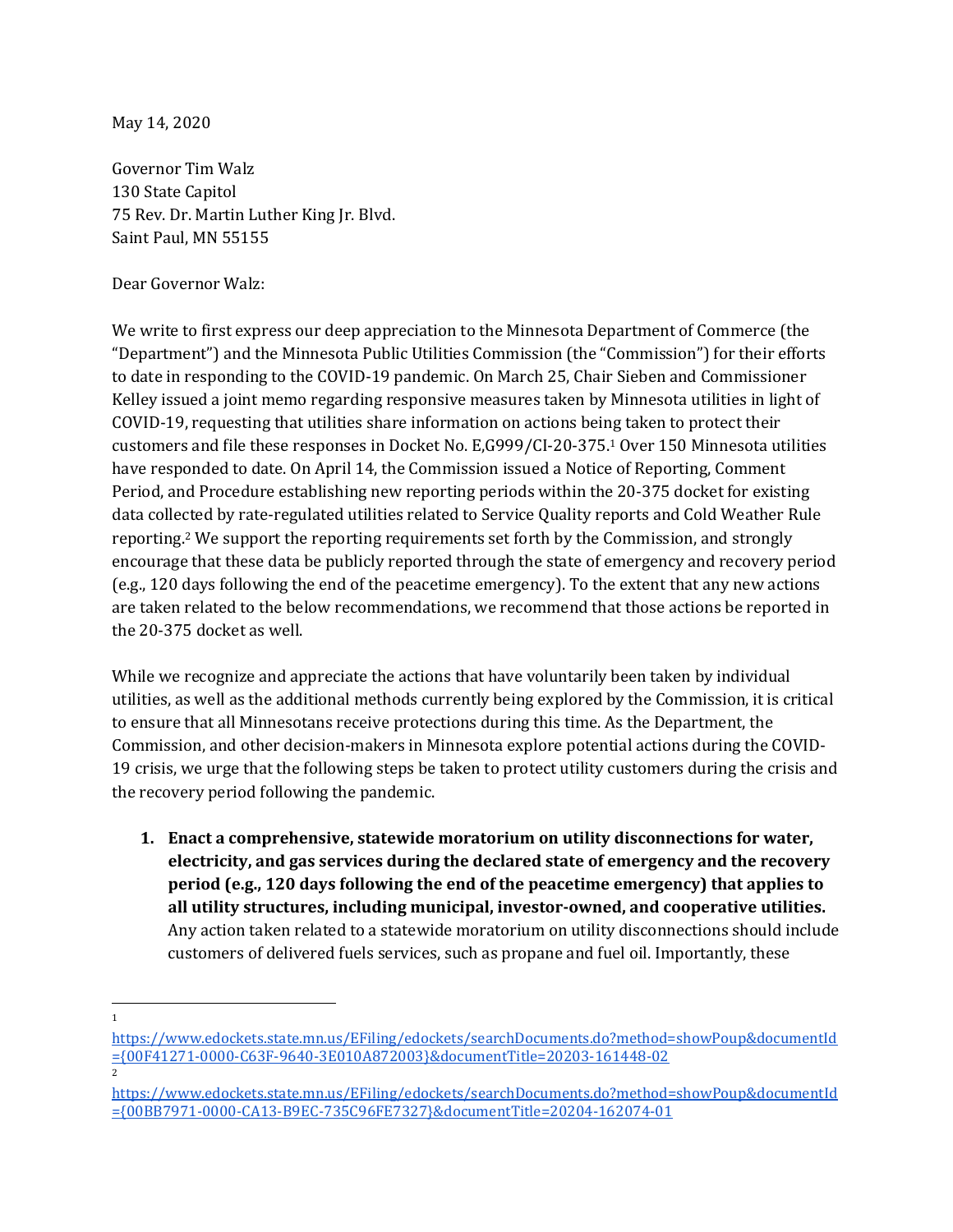customers are not currently protected by the voluntary actions taken by electric and natural gas utilities to date and fall outside the purview of the 20-375 docket.

- **2. Direct all Minnesota utilities to prioritize immediate, safe, no-cost reconnection of currently disconnected energy and water customers. Where necessary, also establish emergency water distribution stations for households waiting for their water to be turned back on.**
- **3. Immediately expand access to utility and state energy assistance funds during the declared state of emergency and the recovery period by increasing funding and extending the policy changes recently implemented by the Department of Commerce.** On April 21, the Department of Commerce announced adjusted program policies for Minnesota's Energy Assistance program, extending the application deadline to July 1, doubling the annual crisis benefit maximum, allowing crisis benefits to pay a household's past due bill (even without a disconnection notice), and only requiring one month of eligible income (instead of three).<sup>3</sup> We applaud the Department for making these modifications, and urge that the modifications be extended as applicable for the duration of the post-pandemic recovery. Additionally, the Department should allow for cross-eligibility (i.e., if an individual or household is eligible for Medicaid or the Supplemental Nutrition Assistance Program, or SNAP, they should also immediately qualify for household energy assistance) and enable online enrollment for greater accessibility for customers in need.

Expanded access to energy assistance can also be achieved by ensuring Minnesotans get a fair share of new federal assistance funds, such as new Low-Income Home Energy Assistance Program (LIHEAP) funds. We recommend that the Governor work closely with the Minnesota Department of Commerce, other state agencies, local leaders, advocates, and under-resourced communities to ensure that LIHEAP funds are distributed fairly and rapidly. In addition, we recommend that the Department, utilities, and all stakeholders work to publicize and share information on how individuals can apply for LIHEAP assistance.

**4. Direct all Minnesota utilities to expand bill payment assistance and set up arrearage forgiveness to reduce energy and water burdens for income-qualified households and households experiencing hardships from COVID-19 during the crisis and the recovery period. If neither are sufficient, offer long-term payment plans.** Any payment plan should not require a large initial payment to start the plan, must be offered for a longer-than-usual term, and must consider the individual customer's actual ability to repay. We recommend terms of 18 months generally, and 24 months for financially distressed customers, due to the significant financial and health impacts of the COVID-19 pandemic. Payment agreements should include "reasonableness" provisions (i.e., the customer's repayment term is based on income and expenses as well as ability to pay), coupled with

<sup>3</sup> <https://mn.gov/commerce/media/news/#/detail/appId/2/id/429297>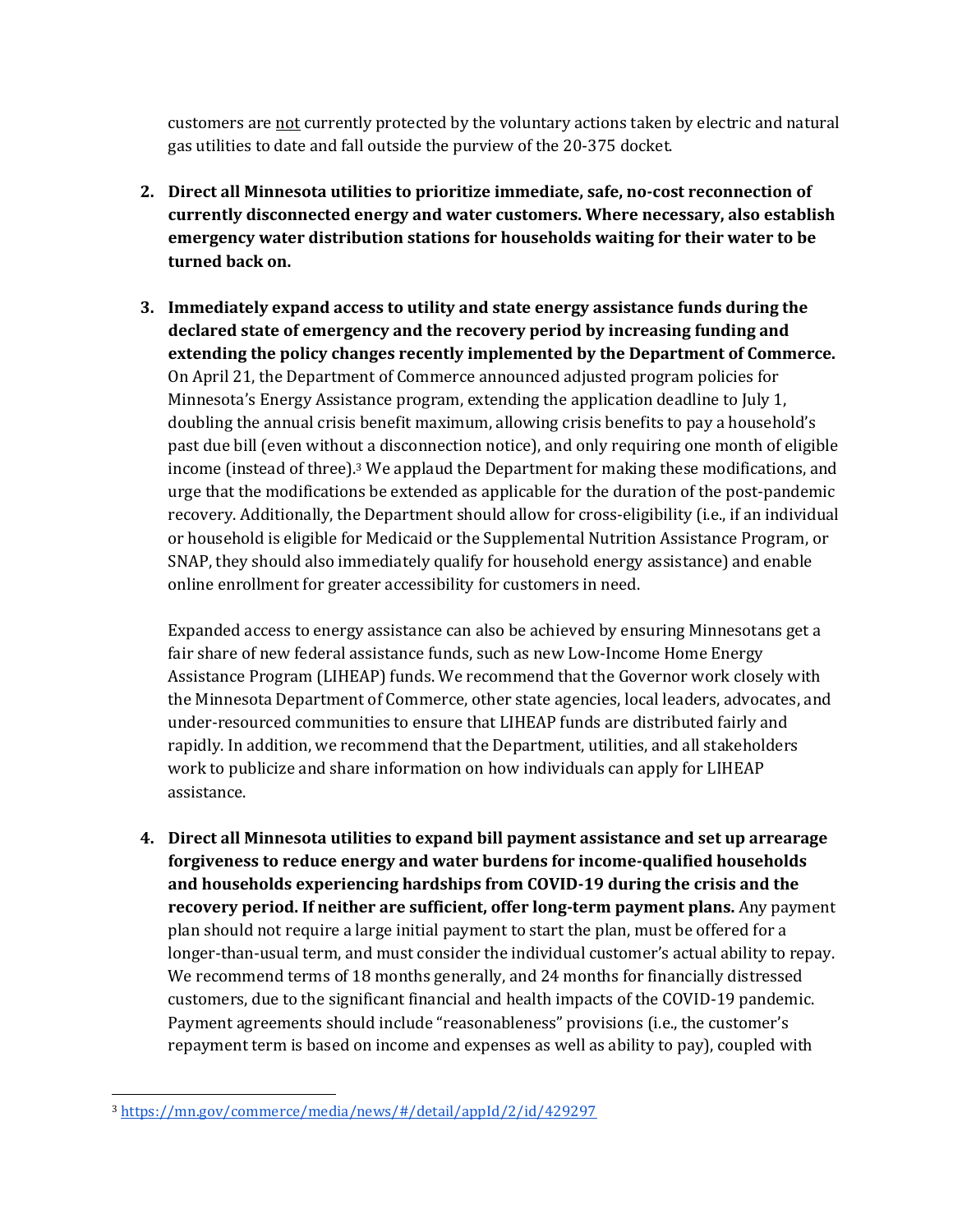affordable payments on current bills. Payment plans should also be renegotiable, as people who need payment plans often have frequently fluctuating income.

- **5. Direct all Minnesota utilities to waive all late fees, interest, and penalties due to nonpayment of bills for income-qualified households and households experiencing hardships from COVID-19 during the declared state of emergency and the recovery period.** Utilities should also waive convenience fees for online payments.
- **6. Direct all Minnesota utilities to suspend all negative credit reporting and, where applicable, debt collection during the state of emergency and the recovery period for income-qualified households and households experiencing hardships from COVID-19.**
- **7. Request that the Commission consider special rates and/or credits for incomequalified households to ease energy and water cost burdens during and after the moratorium on disconnection for residential customers and for small businesses required to close during the declared state of emergency and the recovery period.** We recommend that the Commission consider implementing rates to enhance the affordability of utility services, such as percentage-of-income payment plans (PIPP). The National Consumer Law Center recently released a report discussing PIPP and other program designs to promote energy affordability.4 In California, community choice aggregator Peninsula Clean Energy granted a \$100 customer credit to customers on income-eligible rate plans to provide bill relief in response to COVID-19.<sup>5</sup> Minnesota utilities could similarly apply credits and/or special rates to customers who are participating in (or eligible for) income-eligible payment assistance programs.
- **8. Request that the Office of the Attorney General issue a memorandum regarding the jurisdiction and powers of the Commission during the peacetime emergency.** In the state of Mississippi, the Attorney General's office issued a statement that the Public Service Commission's order suspending disconnections for water, sewer, gas, and electric utility services was consistent with the governor's declaration of a state of emergency, and under Mississippi law could be applied to utilities and services not ordinarily within the PSC's regulatory jurisdiction.<sup>6</sup>
- **9. Direct the Department or Commission to hold virtual energy efficiency stakeholder processes now to discuss creating continuity plans for energy assistance, energy efficiency programs, and the energy workforce during the crisis. Ensure that participation is inclusive and open to all interested parties.** While energy assistance provides much-needed immediate support to many individuals and families in Minnesota, it

6

<sup>4</sup> [https://www.nclc.org/images/pdf/special\\_projects/covid-19/WP\\_Program\\_Design\\_Template.pdf](https://www.nclc.org/images/pdf/special_projects/covid-19/WP_Program_Design_Template.pdf)

<sup>5</sup> [https://www.peninsulacleanenergy.com/wp-content/uploads/2020/03/Bill-Relief-Announcement-March-](https://www.peninsulacleanenergy.com/wp-content/uploads/2020/03/Bill-Relief-Announcement-March-2020.pdf)[2020.pdf](https://www.peninsulacleanenergy.com/wp-content/uploads/2020/03/Bill-Relief-Announcement-March-2020.pdf)

[https://www.psc.state.ms.us/InSiteConnect/InSiteView.aspx?model=INSITE\\_CONNECT&queue=CTS\\_ARCHIV](https://www.psc.state.ms.us/InSiteConnect/InSiteView.aspx?model=INSITE_CONNECT&queue=CTS_ARCHIVEQ&docid=648804) [EQ&docid=648804](https://www.psc.state.ms.us/InSiteConnect/InSiteView.aspx?model=INSITE_CONNECT&queue=CTS_ARCHIVEQ&docid=648804)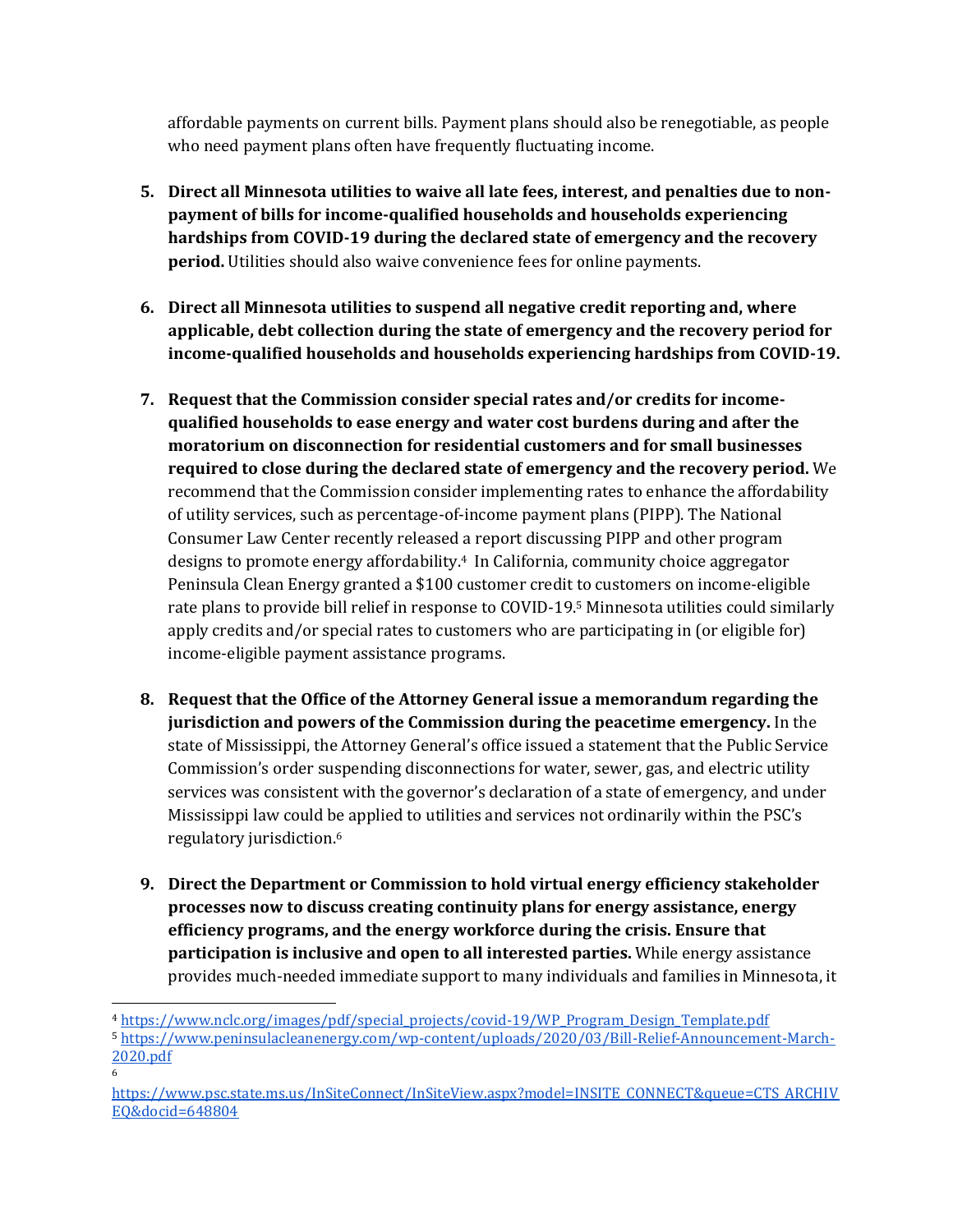is important that customers also have access to energy efficiency services when service providers can safely provide them. Energy efficiency is a critical investment to reduce household utility bills over the long-term, and also supports reliability by reducing demand on the system. Further, energy efficiency services also provide local jobs to Minnesotans. We believe that the Department and/or Commission should hold inclusive and accessible virtual stakeholder meetings to discuss continuity planning for energy efficiency programs and workers. These meetings could also include discussions related to future workforce planning as a result of utility and state actions related to COVID-19.

- **10. Supply funds for emergency environmental healthy housing repair and residential services for energy efficiency that remediate severe mold, lead, pest management, and temperature control issues that should be addressed to reduce the prevalence of respiratory illness that can exacerbate COVID-19 outcomes.** These funds could be administered through the Minnesota Department of Health and disbursed to local governments.
- **11. Direct all Minnesota utilities to ensure there are clear and accessible communications, available in multiple languages, to all utility customers about new policies.** Utilities should proactively and publicly communicate about all new policies in response to COVID-19, especially those that comply with the above protections for underresourced customers. In addition, utilities should provide targeted outreach and engagement to ensure that those living with disabilities and/or language and literacy barriers have equal access to energy assistance, energy efficiency programs, and other services.

We appreciate your consideration of these recommendations, and again thank the Department and the Commission for their commitment to ensuring that all Minnesotans receive continued access to safe, reliable, and affordable utility service during this unprecedented time.

Sincerely,

Ben Passer Director, Energy Access and Equity Fresh Energy [passer@fresh-energy.org](mailto:passer@fresh-energy.org)

Metric Giles Executive Director Community Stabilization Project

Ruth Ann Norton President & CEO Green & Healthy Homes Initiative